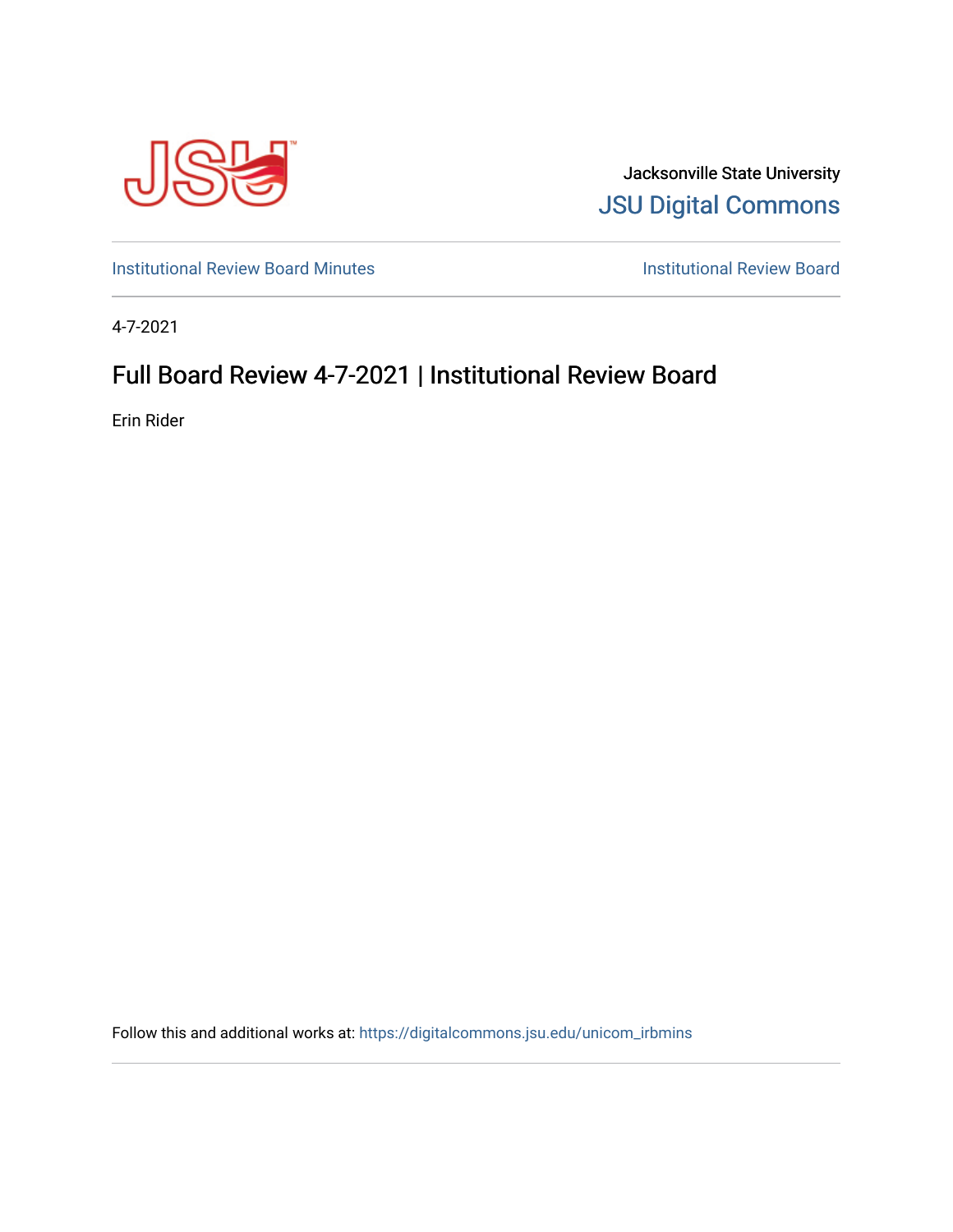**Full Board Review:** April 7, 2021: Conducted via Zoom.

**Title of Study:** Power Hour

**Attendees:** Lynn Garner, Jennifer Mead, Kim Westbrooks, Dr. Erin Rider, Dr. Mary Anne Templeton, Dr. Douglas Stephens, and Dr. Michael Wetherholt.

**Absent:** Dr. Justin Bagley

#### **Notes**

The meeting started with introductions. Erin discussed the process of the IRB and how this application gives the newly formed IRB a chance to meet each other and discuss processes.

Erin started the meeting for open discussion of the application. She stated that we can incorporate the feedback from Justin too.

Mary Anne stated that Troy asks a prisoner representative to review the application. Even though this research is not funded by Health and Human Services (HHS), this will cover institution. Mary Anne shared contact information for the prisoner representative with the JSU team.

Erin stated the review would be helpful and recognize the vulnerability of the prison population. Erin stated that we will follow-through with that suggestion.

Kim had a question about the personal trainer: Romen McDonald. What are their credentials? If Romen McDonald has worked with prison populations in the past?

Additional questions were discussed around medical records: Who can view this record? Will the trainer have access? What about paper information? Medical and signature form? Pre and posttest? There is a confidentiality plan in place for if this is digital or in a database. Kim would like to see how the paper records are kept confidential and timeframe.

#### *OSP*

1) Ask the prison rep to review the application. OSP will take care of sending the package to the prison rep.

#### *Points to address for Donna:*

- 2) Are the participants going to be literate?
- 3) Are all participants going to be English-language speakers?
- 4) How will eligibility be determined if there are more than 35 participants?
- 5) How will paper records be kept confidential?